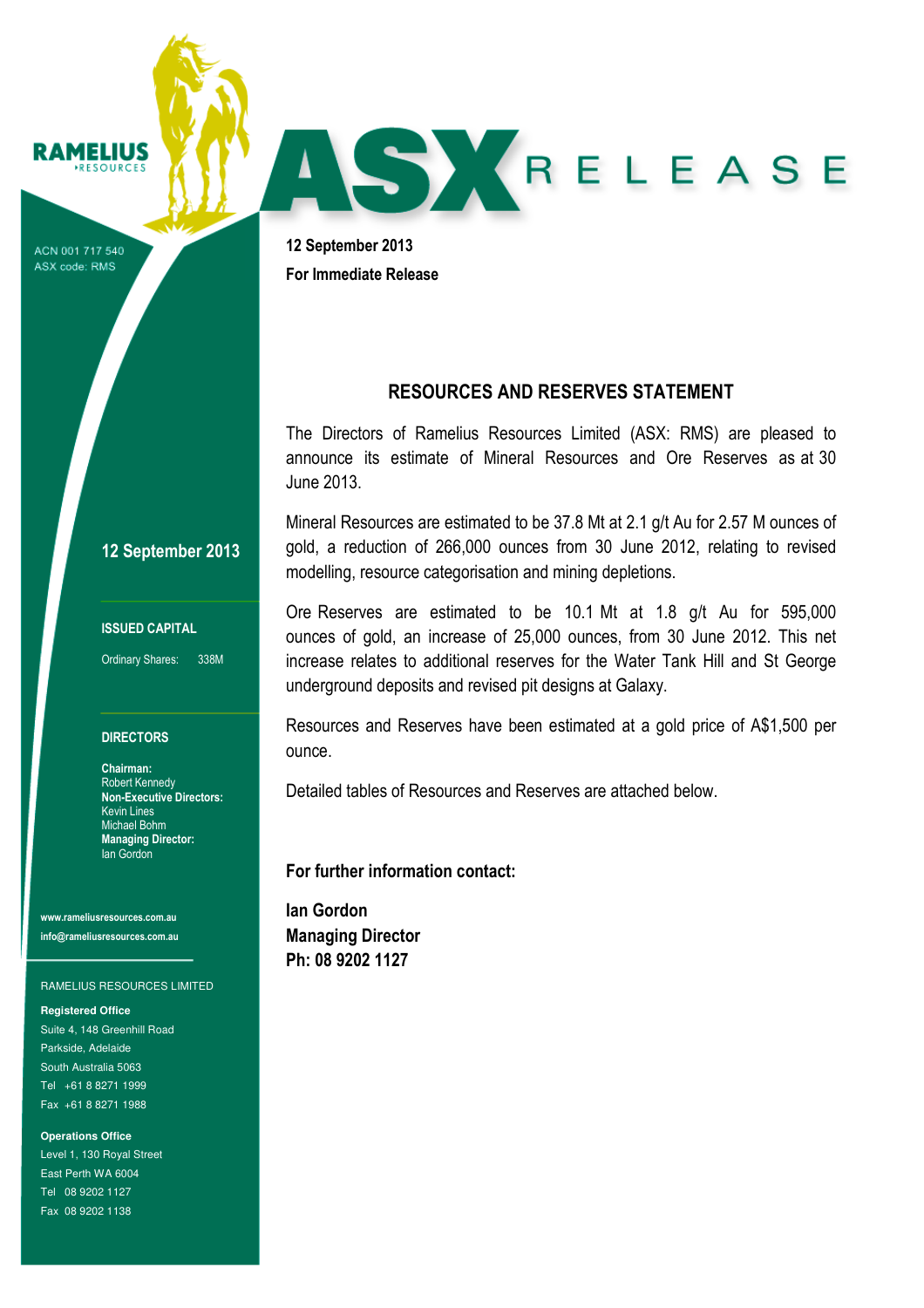| MINERAL RESOURCES AS AT 30 JUNE 2013 - INCLUSIVE OF RESERVES |                |     |           |               |          |                  |                |                       |         |               |     |           |
|--------------------------------------------------------------|----------------|-----|-----------|---------------|----------|------------------|----------------|-----------------------|---------|---------------|-----|-----------|
|                                                              | Measured       |     | Indicated |               | Inferred |                  |                | <b>Total Resource</b> |         |               |     |           |
| Deposit                                                      | <b>Tonnes</b>  | Au  | Au        | <b>Tonnes</b> | Au       | Au               | Tonnes         | Au                    | Au      | <b>Tonnes</b> | Au  | Au        |
|                                                              | (000s)         | g/t | Oz        | (000s)        | g/t      | Oz               | (′000s)        | g/t                   | Oz      | (000s)        | q/t | Oz        |
| Galaxy                                                       | 1,556          | 1.8 | 88,000    | 8,009         | 2.0      | 510,000          | 5,167          | 1.3                   | 215,000 | 14,733        | 1.7 | 813,000   |
| <b>Morning Star</b>                                          |                |     |           | 5,277         | 1.7      | 285,000          | 2,807          | 1.9                   | 169,000 | 8,084         | 1.7 | 454,000   |
| Total major deposits                                         | 1,556          | 1.8 | 88,000    | 13,286        | 1.9      | 795,000          | 7,974          | 1.5                   | 384,000 | 22,817        | 1.7 | 1,267,000 |
| <b>Bartus Group</b>                                          | 49             | 2.2 | 4,000     | 115           | 2.1      | 8,000            | 238            | 1.6                   | 12,000  | 402           | 1.8 | 23,000    |
| Boomer                                                       |                |     |           | 1,115         | 1.7      | 60,000           | 158            | 1.9                   | 10,000  | 1,274         | 1.7 | 69,000    |
| Britannia Well                                               |                |     |           | 179           | 2.0      | 12,000           |                |                       |         | 179           | 2.0 | 12,000    |
| <b>Bullocks</b>                                              |                |     |           | 202           | 3.3      | 21,000           | 40             | 2.5                   | 3,000   | 242           | 3.2 | 25,000    |
| Eastern Jaspilite                                            | 146            | 2.2 | 10,000    | 121           | 2.8      | 11,000           | 134            | 2.5                   | 11,000  | 401           | 2.4 | 32,000    |
| Eclipse                                                      |                |     |           | 167           | 2.2      | 12,000           | 41             | 2.1                   | 3,000   | 208           | 2.1 | 14,000    |
| Golden Stream                                                |                |     |           | 154           | 2.9      | 14,000           | $\overline{7}$ | 1.7                   |         | 160           | 2.8 | 15,000    |
| Hesperus                                                     | $\overline{7}$ | 1.1 |           | 354           | 1.5      | 17,000           | 61             | 1.4                   | 3,000   | 422           | 1.5 | 20,000    |
| Hesperus West                                                |                |     |           |               |          |                  | 170            | 1.8                   | 10,000  | 170           | 1.8 | 10,000    |
| Hill 60                                                      |                |     |           |               |          |                  | 309            | 4.6                   | 46,000  | 309           | 4.6 | 46,000    |
| Lone Pine                                                    | 199            | 2.5 | 16,000    | 277           | 1.7      | 15,000           | 147            | 1.7                   | 8,000   | 623           | 1.9 | 38,000    |
| O'Meara Group                                                |                |     |           | 231           | 2.5      | 18,000           | 151            | 1.5                   | 7,000   | 383           | 2.1 | 26,000    |
| Shannon                                                      | 94             | 2.5 | 8,000     | 35            | 2.5      | 3,000            | 42             | 2.6                   | 3,000   | 170           | 2.5 | 14,000    |
| Simmer And Jack                                              |                |     |           |               |          |                  | 455            | 1.5                   | 22,000  | 455           | 1.5 | 22,000    |
| Souvenir Group                                               | $\overline{c}$ | 1.2 |           | 113           | 1.7      | 6,000            | 641            | 1.5                   | 32,000  | 755           | 1.5 | 38,000    |
| Spearmont - Galtee                                           |                |     |           | 25            | 2.9      | 2,000            | 207            | 4.3                   | 28,000  | 232           | 4.1 | 31,000    |
| Stellar                                                      | 160            | 2.1 | 11,000    | 87            | 1.9      | 5,000            | 59             | 1.8                   | 3,000   | 306           | 2.0 | 19,000    |
| Welcome - Baxter                                             | 222            | 1.6 | 11,000    | 276           | 1.6      | 15,000           | 198            | 1.8                   | 11,000  | 696           | 1.7 | 37,000    |
| Total satellite deposits                                     | 878            | 2.1 | 60,000    | 3,451         | 2.0      | 219,000          | 3,058          | 2.2                   | 212,000 | 7,387         | 2.1 | 491,000   |
| Hill 50 Deeps                                                | 279            | 5.5 | 49,000    | 932           | 7.0      | 209,000          | 396            | 6.4                   | 81,000  | 1,607         | 6.6 | 339,000   |
| Morning Star Deeps                                           |                |     |           | 195           | 4.2      | 26,000           | 334            | 5.0                   | 53,000  | 528           | 4.7 | 79,000    |
| Saturn UG                                                    |                |     |           |               |          |                  | 1,607          | 2.5                   | 127,000 | 1,607         | 2.5 | 127,000   |
| St George UG                                                 | 110            | 4.9 | 17,000    | 149           | 4.2      | 20,000           | 42             | 4.0                   | 5,000   | 302           | 4.4 | 42,000    |
| Water Tank Hill UG                                           |                |     |           | 229           | 6.6      | 49,000           | 89             | 4.9                   | 14,000  | 318           | 6.1 | 63,000    |
| <b>Total UG deposits</b>                                     | 390            | 5.3 | 66,000    | 1,504         | 6.3      | 304,000          | 2,468          | 3.5                   | 280,000 | 4,362         | 4.6 | 650,000   |
| Western Queen South                                          |                |     |           | 400           | 3.2      | 42,000           | 376            | 2.5                   | 30,000  | 776           | 2.9 | 72,000    |
| Mt Magnet Stockpiles                                         | 412            | 1.0 | 13,000    | 1,668         | 0.8      | 41,000           | 100            | 1.2                   | 4,000   | 2,180         | 0.8 | 58,000    |
| <b>Mt Magnet Total</b>                                       | 3,236          | 2.2 | 227,000   | 20,309        | 2.1      | 1,401,000        | 13,975         | 2.0                   | 910,000 | 37,521        | 2.1 | 2,538,000 |
| Coogee                                                       |                |     |           | 165           | 4.7      | 25,000           | 65             | 3.3                   | 7,000   | 231           | 4.3 | 32,000    |
| <b>Total Resources</b>                                       | 3.236          | 2.2 | 227,000   | 20,474        | 2.2      | 1,426,000 14,041 |                | 2.0                   | 917,000 | 37,752        | 2.1 | 2,570,000 |

## Table 1: Mineral Resources

Note: Figures rounded to nearest 10,000 tonnes, 0.1 g/t and 1,000 ounces. Rounding errors may occur.

### Mineral Resource Commentary

Galaxy comprises of a number of deposits surrounding the historic Hill 50 underground mine, including Saturn, Mars, Titan, Perseverance, Vegas, Jupiter and Brown Hill. Galaxy Resources for the Saturn, Mars and Titan pits were depleted by 58,000 oz for mining to 30th June 2013. Mt Magnet deposits, with the exception of Western Queen South, are contained within the Mt Magnet contiguous tenement holding and located within an 8 km radius of the Checkers mill. All resources except Hill 50 Deeps, Morning Star Deeps, Saturn UG, St George and Water Tank Hill are generated as open-pit resources and reported to maximum vertical depth of 200m below pre-existing topography. A number of deposits were re-estimated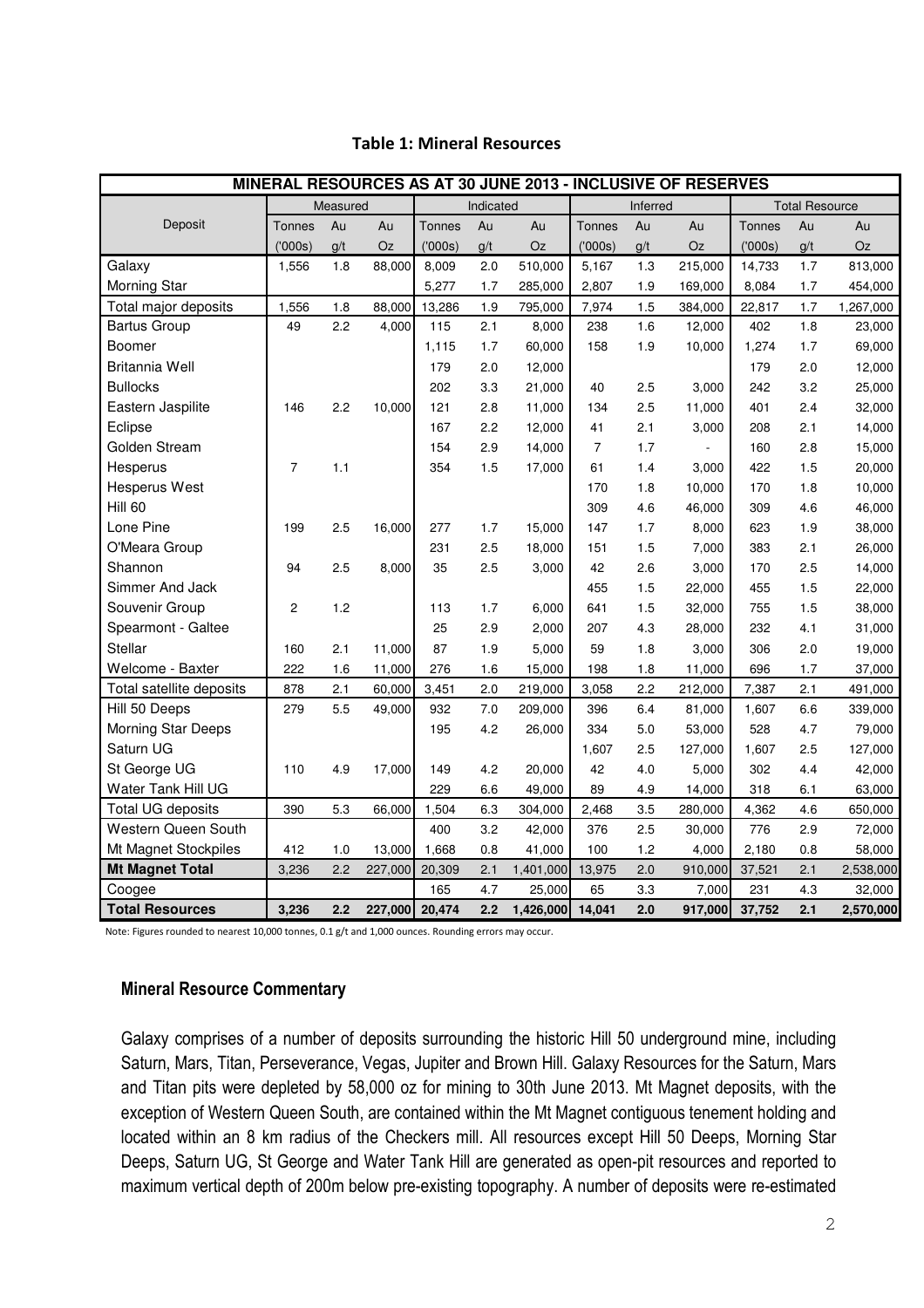and included new drilling information and interpretation. Others were remodelled and/or re-categorised based on new understandings and reporting requirements. Net change to resources is -266,000 oz and is shown below in Figure 1. Saturn UG and Water Tank Hill UG are the only new resources. Further detailed information relating to generation of the resource estimates is attached below in Table 1 – JORC 2012 Reporting Criteria.



**Figure 1:** Resource Inventory Change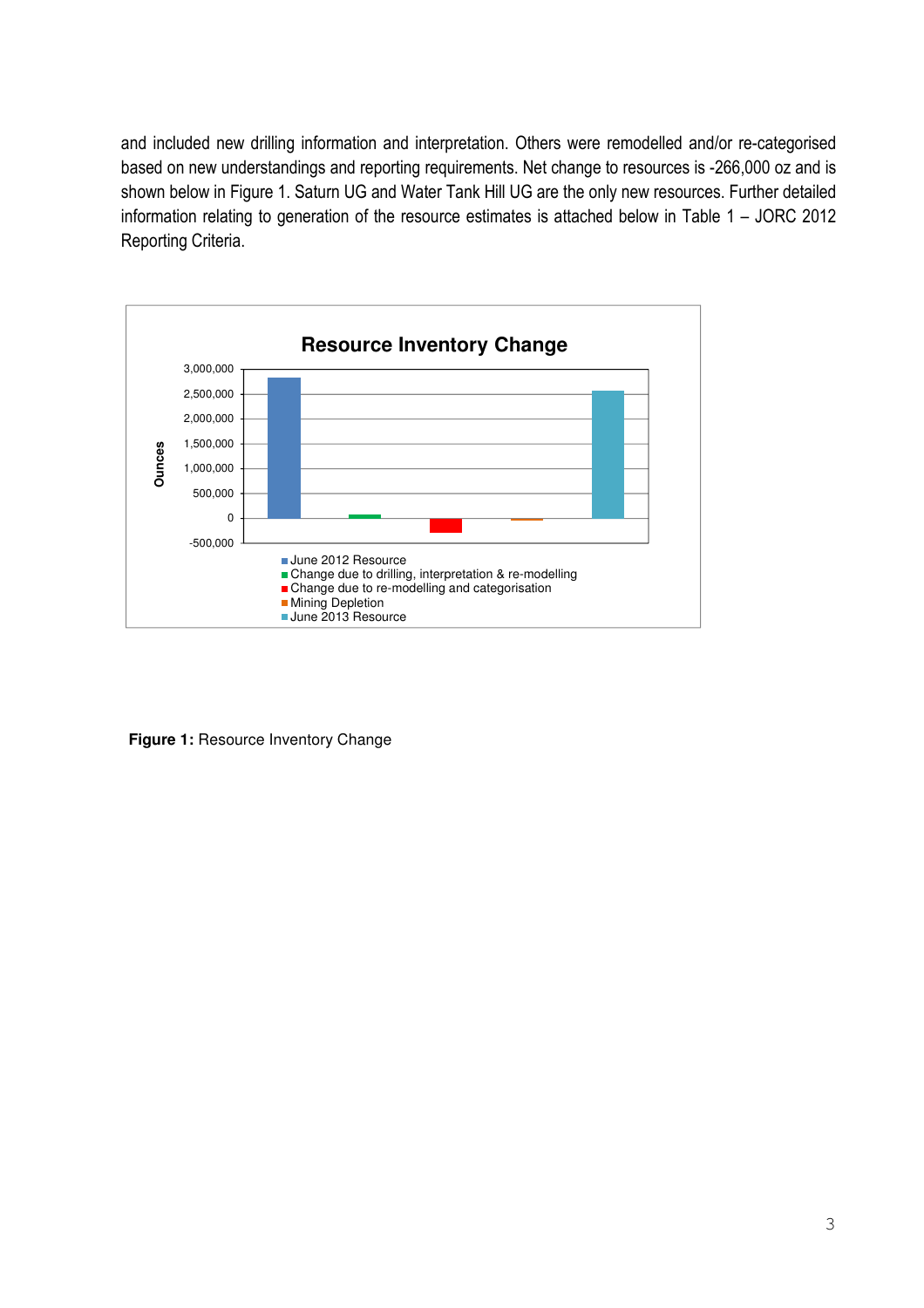| ORE RESERVE STATEMENT AS AT 30 JUNE 2013 |               |     |        |               |     |           |                      |     |         |
|------------------------------------------|---------------|-----|--------|---------------|-----|-----------|----------------------|-----|---------|
|                                          | Proven        |     |        | Probable      |     |           | <b>Total Reserve</b> |     |         |
|                                          | <b>Tonnes</b> | Au  | Au     | <b>Tonnes</b> | Au  | Au        | <b>Tonnes</b>        | Au  | Au      |
|                                          | (′000s)       | g/t | Oz     | (7000s)       | g/t | <b>Oz</b> | (000s)               | g/t | Oz      |
| <b>Galaxy Pits</b>                       |               |     |        |               |     |           |                      |     |         |
| Saturn                                   | 508           | 1.9 | 31,000 | 635           | 1.6 | 32,000    | 1,144                | 1.7 | 63,000  |
| Mars                                     | 202           | 2.0 | 13,000 | 439           | 2.1 | 30,000    | 641                  | 2.1 | 43,000  |
| Titan                                    | 717           | 1.4 | 32,000 | 536           | 1.3 | 23,000    | 1,253                | 1.4 | 55,000  |
| Perseverance                             |               |     |        | 981           | 2.5 | 79,000    | 981                  | 2.5 | 79,000  |
| Vegas                                    |               |     |        | 64            | 1.2 | 2,000     | 64                   | 1.2 | 2,000   |
| <b>Brown Hill</b>                        |               |     |        | 393           | 2.1 | 26,000    | 393                  | 2.1 | 26,000  |
| <b>Morning Star Cutback</b>              |               |     |        |               |     |           |                      |     |         |
| Morning Star                             |               |     |        | 1,679         | 1.8 | 98,000    | 1,679                | 1.8 | 98,000  |
| <b>Satellite Pits</b>                    |               |     |        |               |     |           |                      |     |         |
| Boomer                                   |               |     |        | 583           | 1.6 | 30,000    | 583                  | 1.6 | 30,000  |
| Hesperus                                 |               |     |        | 352           | 1.1 | 12,000    | 352                  | 1.1 | 12,000  |
| Lone Pine                                |               |     |        | 258           | 1.8 | 15,000    | 258                  | 1.8 | 15,000  |
| O'Meara                                  |               |     |        | 150           | 2.6 | 12,000    | 150                  | 2.6 | 12,000  |
| Welcome Baxter                           |               |     |        | 191           | 1.1 | 7,000     | 191                  | 1.1 | 7,000   |
| Golden Stream                            |               |     |        | 90            | 2.9 | 9,000     | 90                   | 2.9 | 9,000   |
| <b>Underground</b>                       |               |     |        |               |     |           |                      |     |         |
| <b>Water Tank Hill</b>                   |               |     |        | 269           | 5.1 | 44,000    | 269                  | 5.1 | 44,000  |
| St George                                | 73            | 3.6 | 8,000  | 86            | 3.0 | 8,000     | 159                  | 3.3 | 16,000  |
| <b>Western Queen</b>                     |               |     |        |               |     |           |                      |     |         |
| Western Queen South                      |               |     |        | 182           | 3.9 | 23,000    | 182                  | 3.9 | 23,000  |
| <b>Stockpiles</b>                        | 412           | 1.0 | 13,000 | 1,164         | 0.8 | 30,000    | 1,576                | 0.8 | 43,000  |
| <b>Mt Magnet Total</b>                   | 1,912         | 1.6 | 97,000 | 8,052         | 1.9 | 480,000   | 9,964                | 1.8 | 577,000 |
| Coogee                                   |               |     |        | 109           | 5.1 | 18,000    | 109                  | 5.1 | 18,000  |
| <b>Total Reserves</b>                    | 1,912         | 1.6 | 97,000 | 8,161         | 1.9 | 498,000   | 10,073               | 1.8 | 595,000 |

#### Table 2: Ore Reserves

Note: Figures rounded to nearest 10,000 tonnes, 0.1 g/t and 1,000 ounces. Rounding errors may occur.

# Ore Reserve Commentary

All ore reserves have been calculated using Measured and Indicated resources only. Saturn, Mars and Titan reserves are generated from current operational pit designs and the updated 2012 resource model. Although the Saturn, Mars and Titan pits were depleted for mining by around 47,000 oz, pit re-designs added around 34,000 oz. St George and Water Tank Hill undergrounds are the only new reserves and add 61,000 oz. Net change to reserves is shown below in Figure 2. All ore reserves have been calculated from a number of internal and external mining optimisation studies using appropriate cost, geotechnical, design criteria, dilution, cut-off and recovery parameters. A gold price of \$1500/oz has been used. Mt Magnet stockpiles consist of historic Hill 50 tailings, Brown Hill LG dump and LG stocks mined post 2010. Further detailed information relating to generation of the reserve estimates is attached below in Table 1 – JORC 2012 Reporting Criteria.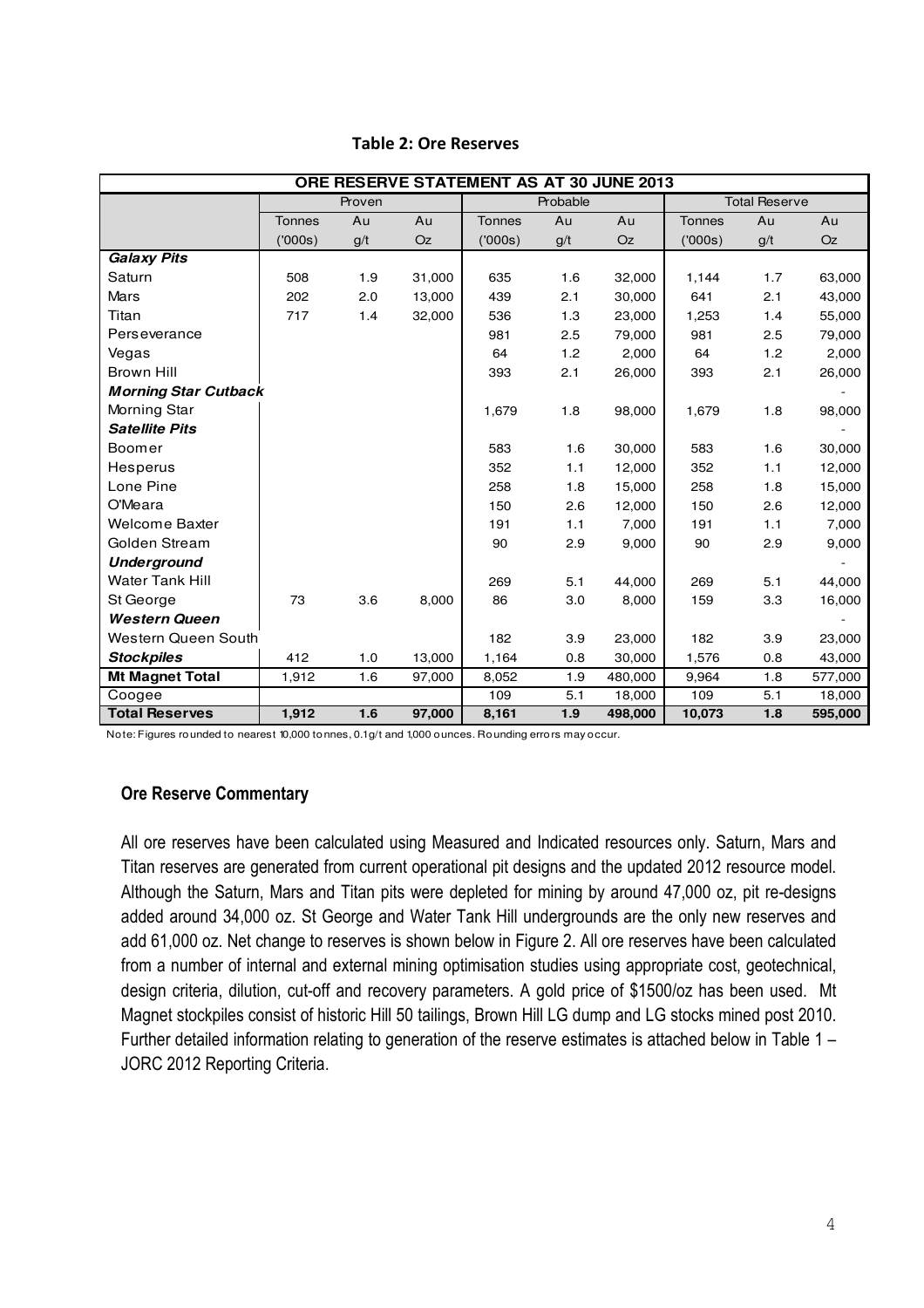

**Figure 2: Reserve Inventory Change** 

#### Competent Persons Statements

The information in this report that relates to Mineral Resources is based on information compiled by Rob Hutchison, a Member of the Australasian Institute of Mining and Metallurgy. Rob Hutchison has sufficient experience that is relevant to the style of mineralisation and type of deposit under consideration and to the activity he is undertaking to qualify as a Competent Person as defined in the 2012 Edition of the 'Australasian Code for Reporting of Exploration Results, Mineral Resources and Ore Reserves'. Rob Hutchison is a full-time emplovee of the company and consents to the inclusion in the report of the matters based on his information in the form and context in which it appears.

The information in this report that relates to Ore Reserves is based on information compiled by Mark Zeptner, a Member of the Australasian Institute of Mining and Metallurgy. Mark Zeptner has sufficient experience that is relevant to the style of mineralisation and type of deposit under consideration and to the activity he is undertaking to qualify as a Competent Person as defined in the 2012 Edition of the 'Australasian Code for Reporting of Exploration Results, Mineral Resources and Ore Reserves'. Mark Zeptner is a full‐time employee of the company and consents to the inclusion in the report of the matters based on his information in the form and context in which it appears.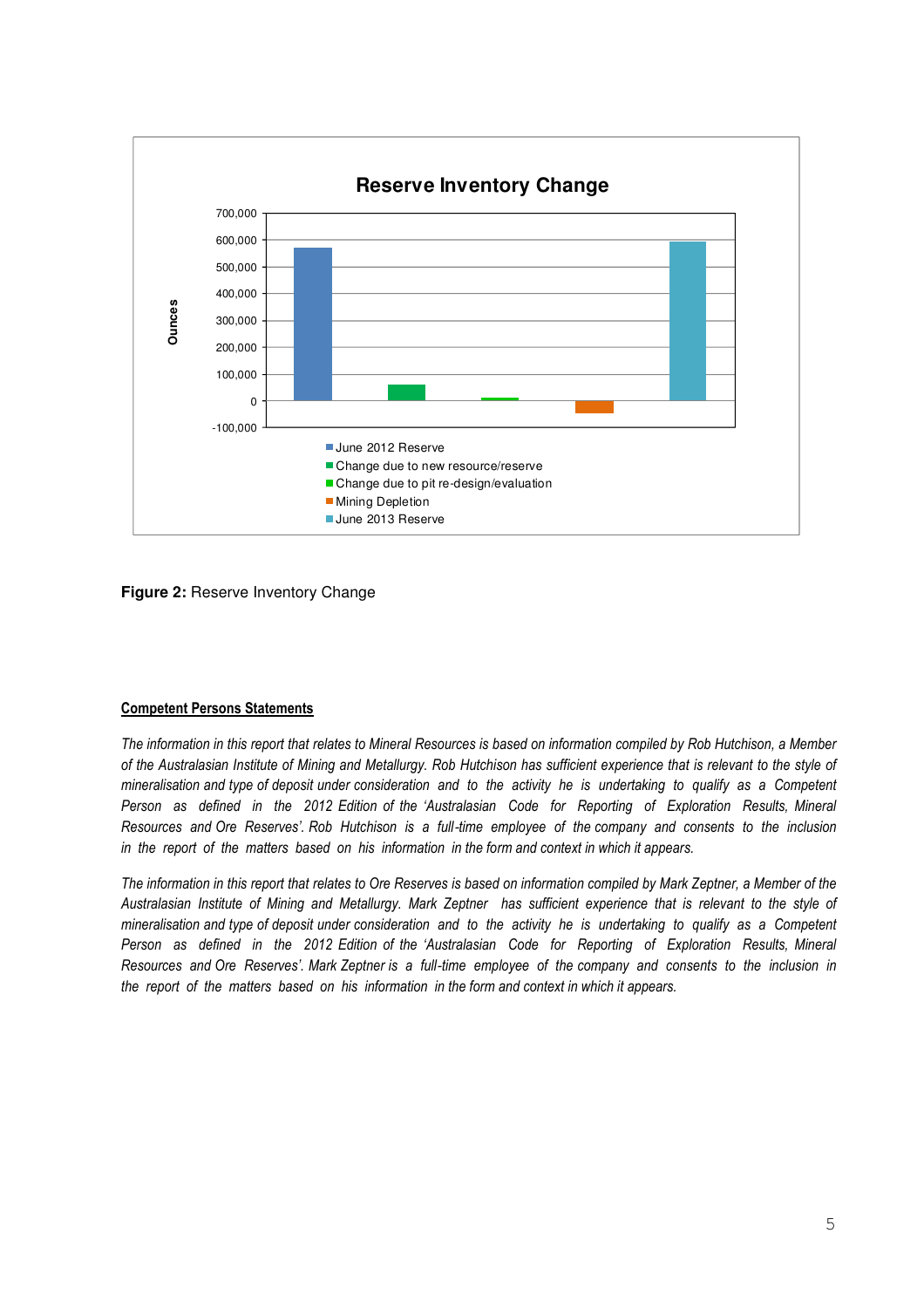#### **TABLE 1 - JORC 2012 REPORTING CRITERIA**

| <b>Section 1</b>                                              | <b>Sampling Techniques and Data</b>                                                                                                                                                                                                                                                                                                                                                                                                                                                                                                                                                                                                                                                                                                                                                                                                                                                                                                                                                                                                                                                                                                                                                                                                |                                                                                                                                                                                                                                                                 |                                                                                                                                                                                               |  |  |  |  |
|---------------------------------------------------------------|------------------------------------------------------------------------------------------------------------------------------------------------------------------------------------------------------------------------------------------------------------------------------------------------------------------------------------------------------------------------------------------------------------------------------------------------------------------------------------------------------------------------------------------------------------------------------------------------------------------------------------------------------------------------------------------------------------------------------------------------------------------------------------------------------------------------------------------------------------------------------------------------------------------------------------------------------------------------------------------------------------------------------------------------------------------------------------------------------------------------------------------------------------------------------------------------------------------------------------|-----------------------------------------------------------------------------------------------------------------------------------------------------------------------------------------------------------------------------------------------------------------|-----------------------------------------------------------------------------------------------------------------------------------------------------------------------------------------------|--|--|--|--|
| Project                                                       | Mt Magnet Deposits, includes Galaxy, Morning Star, Water<br>Tank Hill, Hill 50 Deeps, Morning Star Deeps and numerous<br>smaller deposits - Mt Magnet Satellite Deposits. Galaxy<br>consists of the Saturn, Mars, Titan, Perseverance and<br>Jupiter open pit deposits.                                                                                                                                                                                                                                                                                                                                                                                                                                                                                                                                                                                                                                                                                                                                                                                                                                                                                                                                                            | <b>Western Queen</b>                                                                                                                                                                                                                                            | Coogee                                                                                                                                                                                        |  |  |  |  |
| <b>Project History</b>                                        | Field discovered in 1891. Hill 50 UG mine operated 1934-<br>1976 & 1981-2007. Recorded production of 5.5 Moz.<br>Majority of drilling data is historic and by numerous<br>companies including WMC, Metana Minerals, Hill 50 Gold<br>and Harmony Gold. Project acquired by Ramelius<br>Resources Ltd (RMS) in 2010, with mining and milling<br>recommencing early 2012.                                                                                                                                                                                                                                                                                                                                                                                                                                                                                                                                                                                                                                                                                                                                                                                                                                                             | Historic underground production in 1936/37.<br>Significant drilling and exploration by WMC<br>in early 1990's. Western Queen (WQ) pit<br>mined by Equigold between 1998-2001.<br>Western Queen South (WQS) mined by<br>Harmony Gold for a short period in 2007. | Discovered in mid-1990's. Majority of drilling<br>by Sovereign Resources shortly after<br>discovery in 1996, with lessor amounts by<br>Harmony Gold (2002) and recently by<br>Ramelius (2012) |  |  |  |  |
| Sampling Techniques                                           | Recent (post 2009): Reverse Circulation (RC) drill samples were collected at 1m intervals in a cyclone at the side of the drilling rig and a sub-sample<br>collected via a riffle or cone splitter. The split portion weighing approximately 2-3kg was in collected in numbered sample bags. The remaining portion<br>was laid out on the ground for logging. Diamond Drilling (DD) core was sampled as 1m or geologically selected intervals. Core was sawn to provide half<br>core samples for analysis. Old (pre 2009): Samples generally 1m. Numerous reports exist referencing similar methods of sampling, however detailed<br>information is incomplete or lacking for the majority of older data or exists in hardcopy formats which have not been systematically investigated.                                                                                                                                                                                                                                                                                                                                                                                                                                            |                                                                                                                                                                                                                                                                 |                                                                                                                                                                                               |  |  |  |  |
| <b>Drilling Techniques</b>                                    | Recent: 860 RC and DD holes, with majority as RC using face sampling bit. DD consists of NQ or HQ<br>Drilling is RC using face sampling bit. Two<br>drill core. Old: 74,000 holes, with around 23,000 RC and 5,000 DD. Not all hole types recorded. Older RC  HQ diamond core holes were drilled 2012.<br>holes may have used cross-over subs. Some RAB, AC or VAC holes may be included in shallow<br>RAB and AC holes exist but are not used<br>resource estimates (i.e. surficial laterites). Underground drilling includes some smaller core sizes such as for estimation.<br>BQ and grade control sludge holes.                                                                                                                                                                                                                                                                                                                                                                                                                                                                                                                                                                                                               |                                                                                                                                                                                                                                                                 |                                                                                                                                                                                               |  |  |  |  |
| Drill Sample Recovery                                         | Recent: RC samples are generally dry and have excellent recoveries, some limited wet samples can occur at depth or if drilling stopped for a period.<br>Sample recovery was enhanced by using large rigs with sufficient air capacity. DD core is +95% recovery. No sample bias has been observed. Old:<br>RC sample recovery is generally undocumented, but where referenced in older reports is normally excellent. Inspected examples of old DD half-core<br>generally appears to have similar excellent recoveries.                                                                                                                                                                                                                                                                                                                                                                                                                                                                                                                                                                                                                                                                                                            |                                                                                                                                                                                                                                                                 |                                                                                                                                                                                               |  |  |  |  |
| Logging and<br>Photography                                    | Recent: detailed logging is undertaken on 100% of drilling for lithology, oxidation, alteration, veining and sulphides. A chip tray of RC chips is retained<br>for every RC hole and all DD core photographed and retained. Old: lithology is generally logged for all holes with varying amounts of other information<br>recorded. Old core is stored but photographs unavailable.                                                                                                                                                                                                                                                                                                                                                                                                                                                                                                                                                                                                                                                                                                                                                                                                                                                |                                                                                                                                                                                                                                                                 |                                                                                                                                                                                               |  |  |  |  |
| Sub-sampling<br>techniques and sample<br>preparation          | Recent: RC samples were split at the rig via a cone or riffle splitter. DD core was sawn and manually bagged. 2-3 kg sub-samples were totally<br>pulverised by the laboratory to P80 passing 75 µm and a sub-sample of approximately 200g kept. Field duplicate samples were collected each 33 and<br>88 sample number. Analysis shows results within expected ranges. Sample preparation technique, quality and size is appropriate to nature and grain<br>size of materials being sampled. Old: Numerous reports exist referencing similar methods, however detailed information is incomplete or lacking for the<br>majority of older data or exists in hardcopy formats which have not been systematically investigated.                                                                                                                                                                                                                                                                                                                                                                                                                                                                                                       |                                                                                                                                                                                                                                                                 |                                                                                                                                                                                               |  |  |  |  |
| Quality of assay data<br>and laboratory tests                 | Recent: Assay analysis has been by 40 or 50g Fire Assay with AAS finish at Perth laboratories including ALS, SGS and KalAssay. Standard, pill or<br>blank samples were submitted at a rate of 1 to 24 samples. Standard performance is within acceptable ranges. Old: Reports and tables exist<br>referencing similar QAQC methods, however detailed information is incomplete or lacking for the majority of old data.                                                                                                                                                                                                                                                                                                                                                                                                                                                                                                                                                                                                                                                                                                                                                                                                            |                                                                                                                                                                                                                                                                 |                                                                                                                                                                                               |  |  |  |  |
| Verification of sampling<br>and assaying                      | Recent: Sampling data is captured using Field Marshall software and transferred to a central database. Assay results are loaded electronically. All<br>drillhole data is visually validated prior to resource modelling. The majority of deposits which form reserves have had recent additional drilling conducted<br>by Ramelius to infill and verify resources. New drilling has confirmed deposit style, geological boundaries, mineralisation location and grade tenor when<br>compared to old drill data. Holes were not twinned deliberately, but there are frequent holes that are effectively twinned by varied drill angles and hole<br>density. Old: Detailed information for verification of sampling and assaying is not available.                                                                                                                                                                                                                                                                                                                                                                                                                                                                                   |                                                                                                                                                                                                                                                                 |                                                                                                                                                                                               |  |  |  |  |
| Location of data points                                       | Recent: New collars have been surveyed by DGPS instruments or by minesite surveyors to sub-metre accuracy. Downhole surveys at Mt Magnet have<br>been carried out using a non-magnetic gyro tool. Coogee and WQS used a magnetic downhole survey tool. Old: Collar survey method is not recorded<br>for majority of old holes, however at Mt Magnet mine site surveyors were available. Many holes have downhole surveys recorded however details for the<br>majority survey method is not recorded. Numerous old holes lack downhole surveys.                                                                                                                                                                                                                                                                                                                                                                                                                                                                                                                                                                                                                                                                                     |                                                                                                                                                                                                                                                                 |                                                                                                                                                                                               |  |  |  |  |
|                                                               | Mt Magnet uses MGA94 (Zone 50) or local Hill 50 grid<br>systems. Air photo derived digital topographic surface<br>available +/- 1m. Data transformed to local Hill 50 grid for<br>resource modelling                                                                                                                                                                                                                                                                                                                                                                                                                                                                                                                                                                                                                                                                                                                                                                                                                                                                                                                                                                                                                               | WQS uses MGA94 (Zone 50). Limited<br>topographic model based on drill collars.<br>Data transformed to local grid for resource<br>modelling                                                                                                                      | Coogee uses MGA94 (Zone 51). Limited<br>topographic model based on drill collars.<br>Data transformed to local grid for resource<br>modelling                                                 |  |  |  |  |
| Data spacing and<br>distribution                              | The majority of Mt Magnet deposits are drilled on a 25m<br>Resource holes on 25m sections with 10-<br>Majority of drilling is 25m section by 10m on<br>based sections and frequently closed to 12.5m. On section 50m on section spacing. 2007 grade control section spacing, with some infill to 5m on<br>spacing is generally 20-50m, with spacing generally closer<br>RC holes on 8m section by 6m line spacing<br>lines in core high grade zones and/or<br>near surface and wider at depth. Some deposits are drilled<br>selected 12.5m sections.<br>to 60m vertical depth.<br>on 20m section spacings.<br>RC: Vast majority of samples are 1m with minor 4m composites, generally outside mineralised areas. Diamond: 1m samples or geologically defined                                                                                                                                                                                                                                                                                                                                                                                                                                                                       |                                                                                                                                                                                                                                                                 |                                                                                                                                                                                               |  |  |  |  |
| Orientation of data in<br>relation to geological<br>structure | 0.3 - 1.5m samples. All data composited to 1m lengths for resource calculations.<br>Drillholes are orientated orthogonal to the<br>Drillholes are orientated orthogonal to the<br>Orientation of geological structure and deposit geometry is<br>varied at Mt Magnet. Intercept angles are usually orthogonal geological and mineralised trend. Intercept<br>geological and mineralised trend. Intercept<br>or high-angle to stratigraphy and vary to suit individual<br>angles are moderate to high angle. Typically<br>angles are at a high angle and close to true<br>deposits. Mineralisation is frequently complex with<br>as -60° east dipping holes drilling a steeply -<br>width. Most holes are vertical drilling a<br>structurally controlled stratigraphic and cross-cutting sub-<br>80° west dipping lode zone. No orientation<br>shallow -30° west dipping lode zone. New<br>vertical trends. Drillhole dip angles are generally at a<br>bias.<br>RMS drilling is -60° to the east. No<br>moderate to high angle to steeply dipping stratigraphy and<br>orientation bias.<br>mineralisation. Some potential for orientation bias of<br>individual holes exists, but no bias is believed evident at<br>deposit scales. |                                                                                                                                                                                                                                                                 |                                                                                                                                                                                               |  |  |  |  |
| Sample security                                               | Recent: All samples have been collected by Ramelius geological staff. Samples are transported to the laboratory by commercial transport companies.<br>The laboratory receipts received samples against the sample dispatch documents and issues a reconciliation report for every sample batch. Old:<br>unknown                                                                                                                                                                                                                                                                                                                                                                                                                                                                                                                                                                                                                                                                                                                                                                                                                                                                                                                    |                                                                                                                                                                                                                                                                 |                                                                                                                                                                                               |  |  |  |  |
| Audits or reviews                                             | Drilling systems, data collection, sampling, dispatch and data input are managed by Ramelius geologists and technicians. No external audits or<br>reviews of sampling techniques and data collection have been undertaken.                                                                                                                                                                                                                                                                                                                                                                                                                                                                                                                                                                                                                                                                                                                                                                                                                                                                                                                                                                                                         |                                                                                                                                                                                                                                                                 |                                                                                                                                                                                               |  |  |  |  |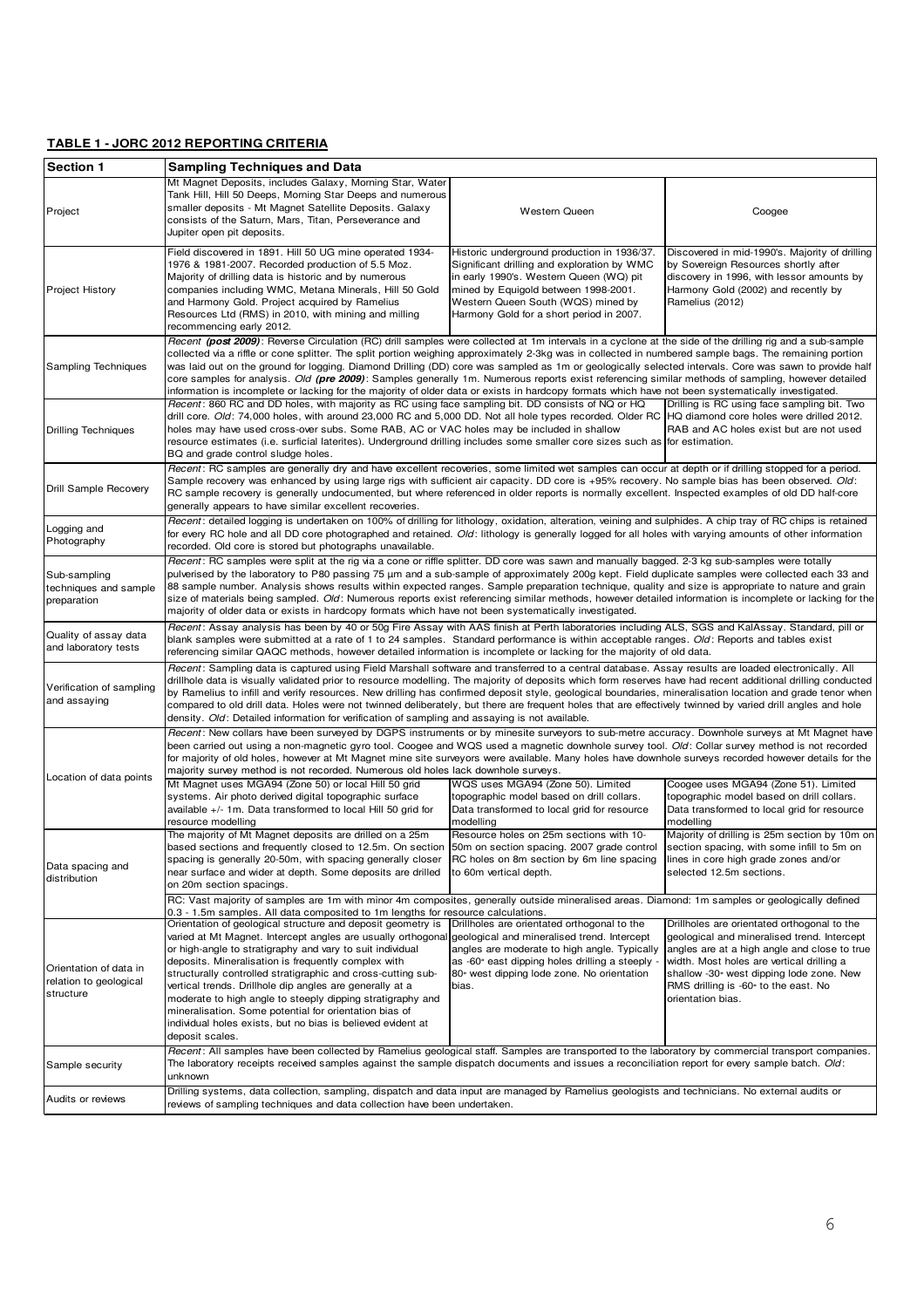| <b>Section 2</b>                                                  | <b>Reporting of Exploration Results</b>                                                                                                                                                                                                                                                                                                                                                                                                                                                                                                                                                                                                                                                                                                                                                                                                                                                                                                                                                                                                                                                                                                        |                                                                                                                                                                                                                                                                                                                                                                                                                                                                                                                                                                                                  |                                                                                                                                                                                                                                                                                                                                                                                                                                                                                                                                                                                            |  |  |  |  |  |
|-------------------------------------------------------------------|------------------------------------------------------------------------------------------------------------------------------------------------------------------------------------------------------------------------------------------------------------------------------------------------------------------------------------------------------------------------------------------------------------------------------------------------------------------------------------------------------------------------------------------------------------------------------------------------------------------------------------------------------------------------------------------------------------------------------------------------------------------------------------------------------------------------------------------------------------------------------------------------------------------------------------------------------------------------------------------------------------------------------------------------------------------------------------------------------------------------------------------------|--------------------------------------------------------------------------------------------------------------------------------------------------------------------------------------------------------------------------------------------------------------------------------------------------------------------------------------------------------------------------------------------------------------------------------------------------------------------------------------------------------------------------------------------------------------------------------------------------|--------------------------------------------------------------------------------------------------------------------------------------------------------------------------------------------------------------------------------------------------------------------------------------------------------------------------------------------------------------------------------------------------------------------------------------------------------------------------------------------------------------------------------------------------------------------------------------------|--|--|--|--|--|
| Mineral tenement and<br>land tenure status                        | Mt Magnet resources and reserves fall within the<br>contiguous Mt Magnet tenement group. This group consists<br>of 62 Mining Leases and 6 Prospecting leases 100% owned<br>by Mt Magnet Gold Pty Ltd, a wholly owned subsidiary of<br>Ramelius Resources Ltd                                                                                                                                                                                                                                                                                                                                                                                                                                                                                                                                                                                                                                                                                                                                                                                                                                                                                   | WQS falls within M59/208 owned 100% by<br>Mt Magnet Gold Pty Ltd                                                                                                                                                                                                                                                                                                                                                                                                                                                                                                                                 | Coogee falls within M26/477 owned 100%<br>Ramelius Resources Ltd                                                                                                                                                                                                                                                                                                                                                                                                                                                                                                                           |  |  |  |  |  |
| Section 3<br><b>Estimation and Reporting of Mineral Resources</b> |                                                                                                                                                                                                                                                                                                                                                                                                                                                                                                                                                                                                                                                                                                                                                                                                                                                                                                                                                                                                                                                                                                                                                |                                                                                                                                                                                                                                                                                                                                                                                                                                                                                                                                                                                                  |                                                                                                                                                                                                                                                                                                                                                                                                                                                                                                                                                                                            |  |  |  |  |  |
| Database integrity                                                | Recent: Ramelius employs an SQL central database using Datashed information management software. User access to the database is regulated by<br>specific user permissions. Only specific users can overwrite data. Data collection uses Field Marshall software with fixed templates and lookup tables<br>for collecting field data electronically. A number of validation checks occur upon data upload to the main database. Old: The majority of Mt Magnet and<br>WQ data has been inherited as an SQL database and integrity is largely unknown. Numerous old resource reports list previous validation exercises,<br>however new checks have not been undertaken. Similarly older Coogee data has been sourced from an inherited Access database.                                                                                                                                                                                                                                                                                                                                                                                         |                                                                                                                                                                                                                                                                                                                                                                                                                                                                                                                                                                                                  |                                                                                                                                                                                                                                                                                                                                                                                                                                                                                                                                                                                            |  |  |  |  |  |
| Site visits                                                       | The Competent Person is a full time employee of Ramelius Resources Ltd and has made multiple site visits to Mt Magnet, Western Queen and<br>Coogee.                                                                                                                                                                                                                                                                                                                                                                                                                                                                                                                                                                                                                                                                                                                                                                                                                                                                                                                                                                                            |                                                                                                                                                                                                                                                                                                                                                                                                                                                                                                                                                                                                  |                                                                                                                                                                                                                                                                                                                                                                                                                                                                                                                                                                                            |  |  |  |  |  |
| Geological interpretation                                         | Interpretation for Mt Magnet resources is based on a long-<br>history of exploration, open-pit and underground mining.<br>Numerous geological interpretations, pit fact maps and<br>reports exist and almost all resources have been previously<br>mined to some degree. Geological logging and mapping<br>data is used to interpret geological and fault wireframes.<br>Mineralisation is principally hosted within Banded Iron<br>Formations (BIF) where gold is spatially associated with NE<br>trending faults and associated with pyrrhotite and pyrite<br>mineralisation. Additionally gold is commonly found in late<br>stage felsic intrusives which cross-cut stratigraphy in NE<br>trend. For resource modelling the geology has generally<br>been interpreted first followed by a separate interpretation of<br>mineralisation envelopes.                                                                                                                                                                                                                                                                                           | WQ geological interpretation is based a<br>exploration drilling and open-pit mining. The<br>WQ, WQ central and WQ south zones are<br>hosted by steeply dipping mafic - ultramafic<br>greenstone stratigraphy. Mineralisation<br>occurs as within a steeply dipping, NNW<br>trending foliated mafic lode/shear zone<br>displaying silica veining and alteration, and<br>disseminated pyrite. The lode sits adjacent<br>to an ultramafic contact.                                                                                                                                                  | Coogee is hosted by a felsic dacitic igneous<br>unit which overlies an andesitic unit.<br>Mineralisation is hosted within a shallow (-<br>30°) west dipping lode zone above and<br>parallel to, the igneous unit contact. Recent<br>diamond core holes show the lode zone to<br>be associated with silica veining, pyrite and<br>foliation. It is interpreted as a Archaean<br>structurally hosted lode gold deposit. Broad<br>anomalous Cu mineralisation also occurs.<br>This is currently interpreted to relate to<br>earlier igneous emplacement event<br>predating Au mineralisation. |  |  |  |  |  |
| Dimensions                                                        | Numerous variations. The large Galaxy resource consists of Lenticular steeply west dipping (-70°) lode<br>Mars, Saturn, Titan, Perseverance and Jupiter orebodies.<br>Examples: current Saturn pit cutback being mined is 700m<br>long, 350m wide and 190m deep. Main Saturn BIF hosted<br>orezone strikes length of pit, is 5-30m wide, subvertical and<br>currently drilled to 350m vertical depth. Titan felsic hosted<br>stockwork deposit is wide zone 120m long, 70m wide and<br>70m high. It sits between 70-160m below surface. Minimum<br>width in resource interpretations generally 3-4m, example -<br>Golden Stream narrow sub-vertical BIF hosted resource<br>over 270m strike length, drilled to 90m down-dip.                                                                                                                                                                                                                                                                                                                                                                                                                   | with width of 5 -15m. Strike length of 350m.<br>Drilled down dip extent of 160m and higher<br>grade core zone plunging 40° to S. Occurs<br>40 to 300m below surface.                                                                                                                                                                                                                                                                                                                                                                                                                             | Shallow dipping tabular lode, 3-6m thick.<br>Strike extent of 230m, drilled down dip<br>extent up to 130m. Occurs 25-100m below<br>surface. Smaller flat lying supergene zone,<br>2-5m thick sits above lode at base of<br>complete oxidation.                                                                                                                                                                                                                                                                                                                                             |  |  |  |  |  |
| Estimation and<br>modelling techniques<br>Moisture                | Recent: Numerous deposits have been remodelled in 2012-<br>2013. Three dimensional mineralisation wireframes<br>interpreted in Micromine software. Often multiple domains<br>were generated to reflect geological host, mineralisation<br>style or local spatial trends and hard bound assay<br>information at a nominal 0.7g/t (open-pit) cutoff. Estimation<br>is by anisotropic Ordinary Kriging or ID methods using 1m<br>composited assay data in parent cells only. Appropriate<br>topcuts applied by domain determined by review of<br>population stats. All resources except Water Tank Hill have<br>previous versions to compare. Models were validated<br>visually against assay data. Galaxy block size 4m(X) x<br>10m(Y) x 5m(Z). Other deposits similar sizes. The Galaxy<br>model is reconciled to mine production and was revised in<br>2012 version based on this comparison. Old: A number of<br>resources are based on previous resource estimates and<br>models generated by Harmony Gold using Surpac software.<br>Reports exist for all models to varying degrees of detail.<br>All tonnages are estimated on a dry basis | Three dimensional mineralisation wireframes<br>interpreted in Micromine software. One<br>primary and 2 minor lode domains were<br>generated to hard bound assay information<br>at a nominal 1g/t cutoff. Estimation by<br>anisotropic Ordinary Kriging and comparison<br>ID <sup>3</sup> methods using 1m composited assay<br>data in parent cells only. Appropriate topcuts<br>applied by domain determined by population<br>stats. Block size of 4m(X) x 10m(Y) x<br>5m(Z). Resource compares well with several<br>previous estimates. The model was validated<br>visually against assay data. | Three dimensional mineralisation wireframes<br>interpreted in Micromine software. One<br>primary and one supergene domain were<br>generated to hard bound assay information<br>at a nominal 1g/t cutoff. Estimation by<br>anisotropic ID <sup>3</sup> method using 1m<br>composited assay data in parent cells only.<br>Appropriate topcuts applied by domain<br>determined by population stats. Block size<br>of $5m(X) \times 12.5m(Y) \times 2.5m(Z)$ . Resource<br>compares well with several previous<br>estimates. The model was validated visually<br>against assay data.           |  |  |  |  |  |
|                                                                   | Cut-off of 0.7 g/t applied to open pit resources. UG                                                                                                                                                                                                                                                                                                                                                                                                                                                                                                                                                                                                                                                                                                                                                                                                                                                                                                                                                                                                                                                                                           | Cut-off grade of 1 g/t applied reflecting WQS extra haulage cost and Coogee extra haulage                                                                                                                                                                                                                                                                                                                                                                                                                                                                                                        |                                                                                                                                                                                                                                                                                                                                                                                                                                                                                                                                                                                            |  |  |  |  |  |
| Cut-off parameters                                                | resources are inside interpreted ore shapes with nominal 1<br>g/t boundaries, but encompassing coherent higher grade<br>averages of a minimum of 2-3 g/t. Reporting is above 1 g/t.<br>Saturn UG resource is bounded by a nominal 2 g/t<br>longsectional boundary, but reports all ore material above<br>0.1 g/t assuming a bulk mining method.                                                                                                                                                                                                                                                                                                                                                                                                                                                                                                                                                                                                                                                                                                                                                                                                | and different milling cost                                                                                                                                                                                                                                                                                                                                                                                                                                                                                                                                                                       |                                                                                                                                                                                                                                                                                                                                                                                                                                                                                                                                                                                            |  |  |  |  |  |
| Mining factors                                                    | The majority of resources including Galaxy, Morning Star and Mt Magnet Satellite deposits, Western Queen South and Coogee are currently modelled<br>as open pit deposits. Factors include minimum mineralisation widths and economic cutoffs based on current contract mining equipment and company<br>milling facilities. Underground resources are modelled with consideration of extraction by conventional sub-level open stoping methods. The Saturn UG<br>resource assumes a bulk underground sub-level cave type method.                                                                                                                                                                                                                                                                                                                                                                                                                                                                                                                                                                                                                |                                                                                                                                                                                                                                                                                                                                                                                                                                                                                                                                                                                                  |                                                                                                                                                                                                                                                                                                                                                                                                                                                                                                                                                                                            |  |  |  |  |  |
|                                                                   | Processing for Mt Magnet and WQS ore is at the operating Checkers Mill, a 1.7 Mtpa CIL gold plant.                                                                                                                                                                                                                                                                                                                                                                                                                                                                                                                                                                                                                                                                                                                                                                                                                                                                                                                                                                                                                                             |                                                                                                                                                                                                                                                                                                                                                                                                                                                                                                                                                                                                  | Processing will utilise the Burbanks Mill, an<br>operating 180 Ktpa CIL gold plant.                                                                                                                                                                                                                                                                                                                                                                                                                                                                                                        |  |  |  |  |  |
| Metallurgical factors                                             | Mineralisation is largely free milling with minor ultra-fine<br>gold locked in sulphides. A recovery of 92% is applied<br>based on extensive historical data and current milling<br>recoveries.                                                                                                                                                                                                                                                                                                                                                                                                                                                                                                                                                                                                                                                                                                                                                                                                                                                                                                                                                | Recovery of 95% is assumed based on<br>recent 2012 metallurgical testwork and<br>milling data from 2007.                                                                                                                                                                                                                                                                                                                                                                                                                                                                                         | Recovery of 95% has been assumed based<br>on recent 2012 and earlier 2001<br>metallurgical testwork on drill samples.<br>Anomalous Cu occurs across the lode<br>zone, averaging 300ppm (0.03%) and may<br>have a minor impact on mill recoveries.                                                                                                                                                                                                                                                                                                                                          |  |  |  |  |  |
| Environmental factors                                             | Mt Magnet and WQS are operating mine sites and compliant with all legal and regulatory requirements.<br>No significant environmental issues are currently known.                                                                                                                                                                                                                                                                                                                                                                                                                                                                                                                                                                                                                                                                                                                                                                                                                                                                                                                                                                               | A mining proposal has been approved mid-<br>2013 by the DMP. All permits and licences<br>are either granted or in the process of being<br>granted.                                                                                                                                                                                                                                                                                                                                                                                                                                               |                                                                                                                                                                                                                                                                                                                                                                                                                                                                                                                                                                                            |  |  |  |  |  |